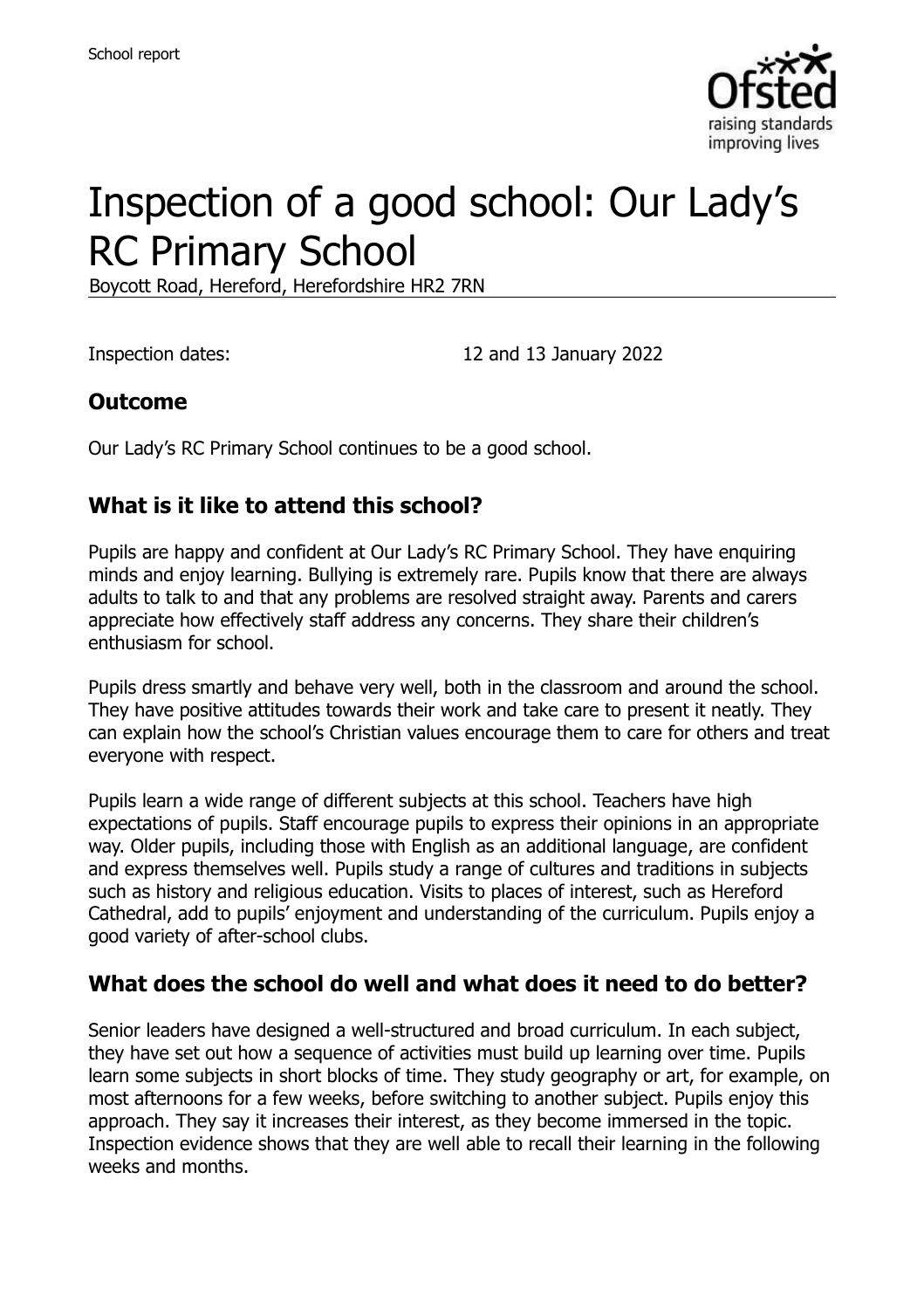

Teachers have a secure knowledge of the subjects they teach. They carefully choose activities that engage pupils' interests. These activities deepen pupils' knowledge and understanding of important ideas. For example, in history, pupils learn about similarities and differences in the past. This develops their knowledge of how and why things change.

Staff make sure that work matches pupils' abilities. Pupils with special educational needs and/or disabilities learn well. Staff have a detailed knowledge of these pupils' abilities and any barriers to learning.

Leaders make reading a priority. From the start of the Reception Year, children follow a structured programme that introduces them to letters and their associated sounds. Staff show pupils how to pronounce these sounds accurately. However, some staff are new to the school. These members of staff are not yet familiar with the school's approach to teaching phonics. This leads to inconsistencies in the way some lessons are taught. The school provides children with books to read in class and at home. Leaders ensure that these books match pupils' reading ability well. Staff encourage pupils to read every day, and most do. Many are enthusiastic readers.

Leaders place emphasis on pupils having a secure basic understanding of mathematics. They expect pupils to recall number facts and use them fluently. For example, in the early years, pupils benefit from daily activities that build their knowledge of numbers and shapes. Staff use practical equipment and diagrams to help pupils grasp difficult concepts. Teachers explain new ideas clearly and make sure that pupils use the correct mathematical vocabulary. They ask pupils questions to check how well they understand key information.

Pupils know the school's values very well and demonstrate them in the way they act. They are curious and keen to find out more. Pupils are courteous. They consistently demonstrate respect for each other and adults. Behaviour that disrupts learning is very rare.

Senior leaders set high expectations for staff. They check on how well pupils are learning. Senior leaders know what works well, and how to improve learning further. However, there is more work to do to ensure that the new curriculum is fully embedded, including checking how effectively it is implemented.

Leaders have worked hard to limit the effects of the COVID-19 pandemic. Staff have identified the gaps in pupils' learning, and are helping them to catch up. Many staff have joined the school recently and settled well. Staff appreciate the effective support that they receive from senior leaders.

# **Safeguarding**

The arrangements for safeguarding are effective.

Leaders make sure that staff are well trained in the school's safeguarding procedures. Staff are vigilant and know how to manage the risks that pupils face. When there are any concerns, leaders take the right steps to involve other agencies so that children receive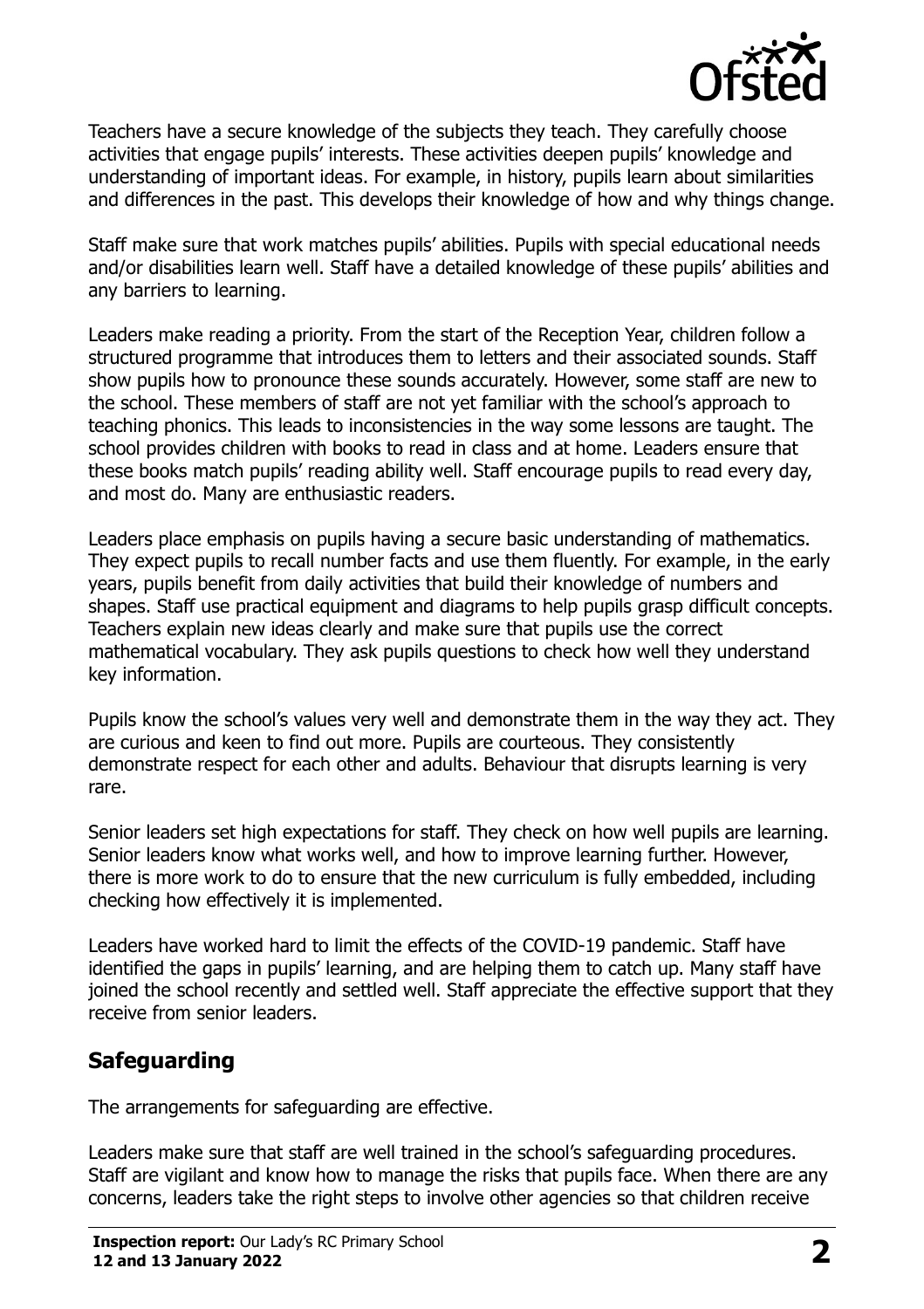

the help that they need. Leaders make the necessary checks on the staff who join the school. The school keeps accurate records. Governors provide effective oversight of safeguarding arrangements.

Pupils have a good understanding of how to avoid risks, including those they may face online. They feel safe in school and have full confidence in the staff to resolve any difficulties.

# **What does the school need to do to improve?**

# **(Information for the school and appropriate authority)**

- Several staff are new to teaching phonics in the school. This leads to some inconsistency in the way lessons are taught. Leaders should ensure that all staff who teach early reading are fully trained in the approach that the school uses.
- This is the first year of the school's current curriculum. The school should build on the success of its introduction by ensuring that all subject leaders have the skills and the opportunity to check on how effectively staff are implementing the subject for which they are responsible. This will enable them to make any amendments to the curriculum and to provide staff with additional guidance.

# **Background**

When we have judged a school to be good, we will then normally go into the school about once every four years to confirm that the school remains good. This is called a section 8 inspection of a good or outstanding school, because it is carried out under section 8 of the Education Act 2005. We do not give graded judgements on a section 8 inspection. However, if we find evidence that a school would now receive a higher or lower grade, then the next inspection will be a section 5 inspection. Usually this is within one to two years of the date of the section 8 inspection. If we have serious concerns about safeguarding, behaviour or the quality of education, we will deem the section 8 inspection as a section 5 inspection immediately.

This is the second section 8 inspection since we judged the school to be good in February 2013.

# **How can I feed back my views?**

You can use [Ofsted Parent View](https://parentview.ofsted.gov.uk/) to give Ofsted your opinion on your child's school, or to find out what other parents and carers think. We use information from Ofsted Parent View when deciding which schools to inspect, when to inspect them and as part of their inspection.

The Department for Education has further quidance on how to complain about a school.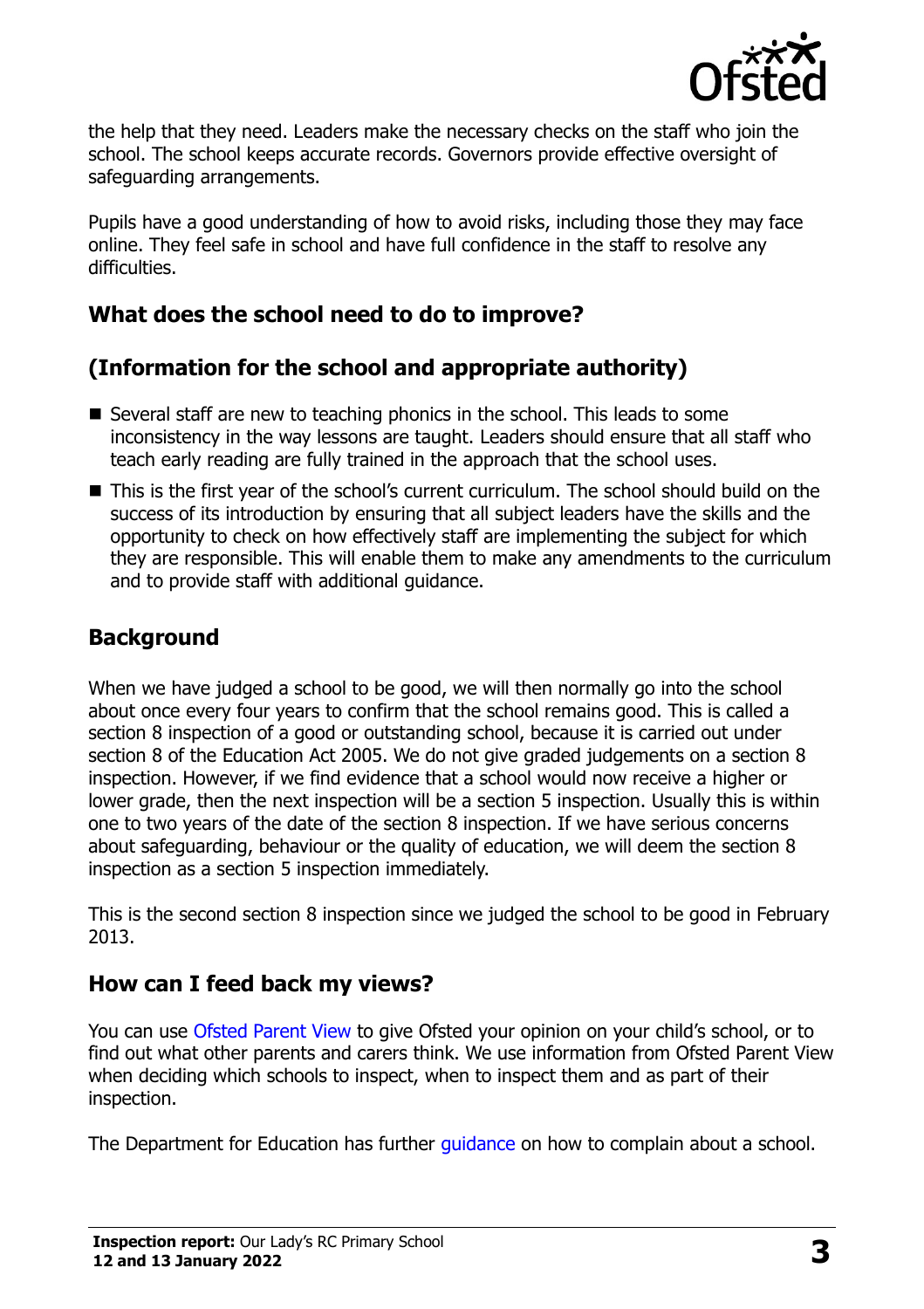

If you are the school and you are not happy with the inspection or the report, you can [complain to Ofsted.](https://www.gov.uk/complain-ofsted-report)

## **Further information**

You can search for [published performance information](http://www.compare-school-performance.service.gov.uk/) about the school.

In the report, '[disadvantaged pupils](http://www.gov.uk/guidance/pupil-premium-information-for-schools-and-alternative-provision-settings)' refers to those pupils who attract government pupil premium funding: pupils claiming free school meals at any point in the last six years and pupils in care or who left care through adoption or another formal route.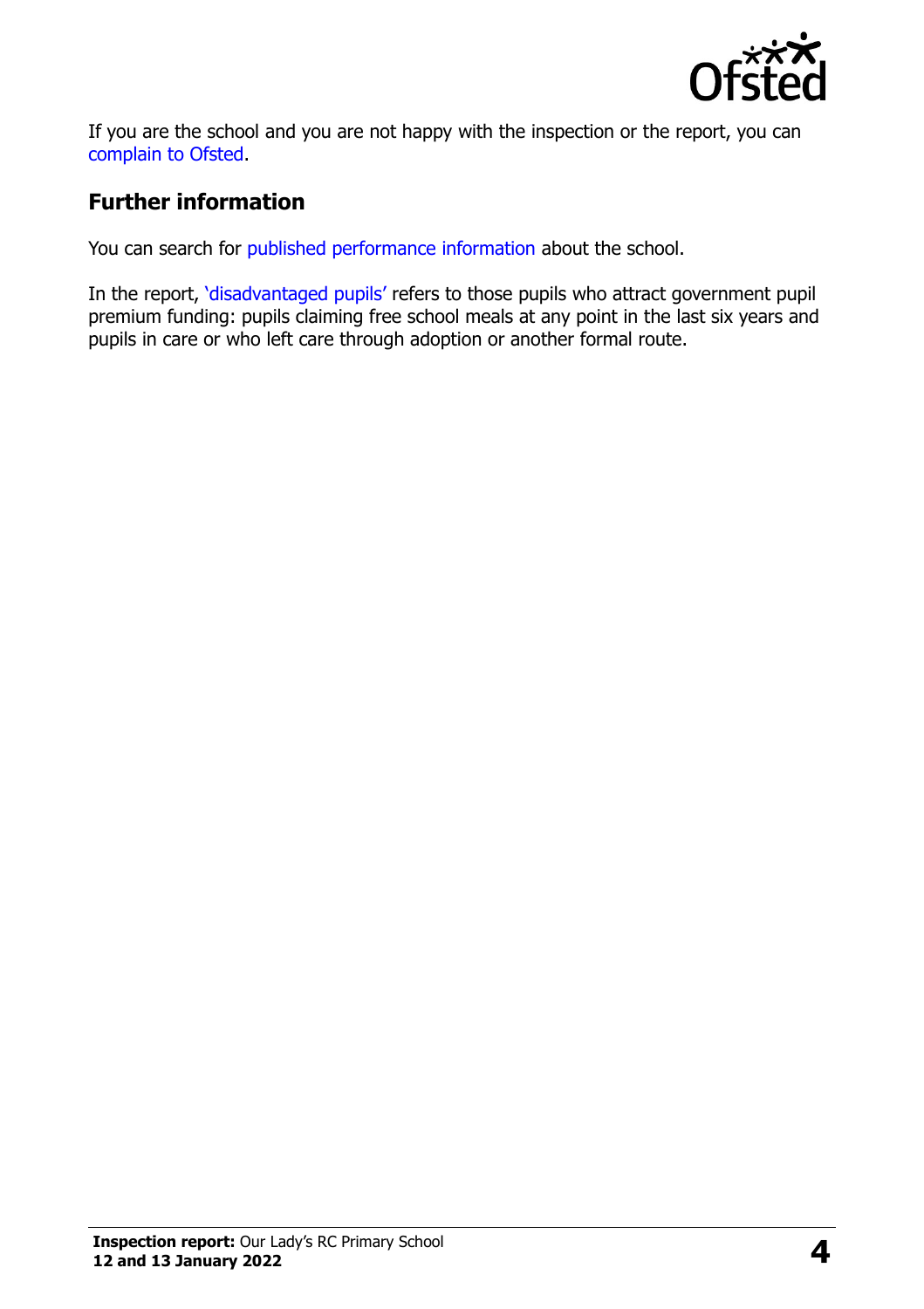

# **School details**

| Unique reference number             | 116883                                                                |
|-------------------------------------|-----------------------------------------------------------------------|
| <b>Local authority</b>              | Herefordshire                                                         |
| <b>Inspection number</b>            | 10212432                                                              |
| <b>Type of school</b>               | Primary                                                               |
| <b>School category</b>              | Voluntary aided                                                       |
| Age range of pupils                 | 4 to 11                                                               |
| Number of pupils on the school roll | 185                                                                   |
| <b>Gender of pupils</b>             | Mixed                                                                 |
| <b>Appropriate authority</b>        | The governing body                                                    |
| <b>Chair of governing body</b>      | Mark Slane                                                            |
| <b>Headteacher</b>                  | Kathy Weston                                                          |
| Website                             | www.our-ladys.hereford.sch.uk                                         |
| Date of previous inspection         | 22 February 2017, under section 8 of the<br><b>Education Act 2005</b> |

# **Information about this school**

- Our Lady's Catholic Primary School is a Roman Catholic faith school within the Archdiocese of Cardiff. The religious character of the school was last inspected in April 2019.
- An above-average proportion of pupils speak English as an additional language.

# **Information about this inspection**

- This was the first routine inspection the school received since the COVID-19 pandemic began. The inspector discussed the impact of the pandemic with the school and has taken that into account in his evaluation.
- The inspector met with the headteacher and other senior leaders. Meetings were held with curriculum leaders and the special educational needs coordinator.
- The chair and another two members of the governing body met with the inspector.
- The inspector spoke with pupils at social times and with groups of pupils more formally.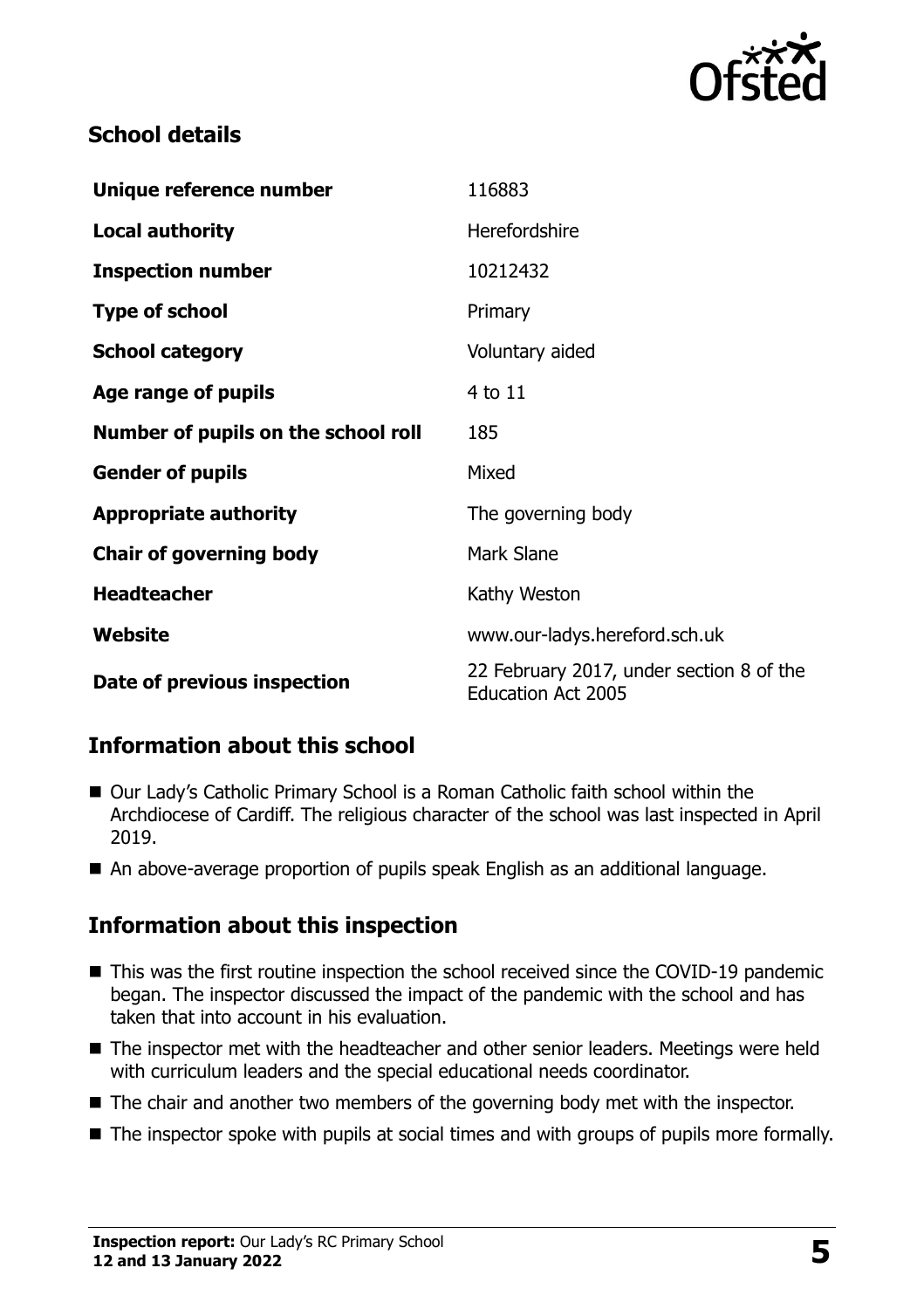

- When inspecting safeguarding, the inspector looked at the school's procedures for recruiting and checking on staff. He also considered the effectiveness of staff's training and the procedures to keep pupils safe.
- The inspector reviewed a range of documentation, including leaders' plans to improve the school, records of governing body meetings and evaluations of the school's work by those working in support of it. The inspector also reviewed the school's attendance and behaviour records.
- The inspection took account of responses to Ofsted Parent View, Ofsted's questionnaire for parents. The inspector reviewed a small number of items of correspondence from parents. He met with parents in the playground at the start of the second day of the inspection. The inspector also considered responses to the survey for staff.
- The inspector carried out deep dives in these subjects: reading, mathematics and history. In these subjects, the inspector considered the school's curriculum plans, visited lessons and scrutinised pupils' work. The inspector also met with pupils and teachers to discuss learning in these subjects.
- The inspector listened to a sample of pupils from Years 1, 2 and 3 reading to an adult.

#### **Inspection team**

Martin Spoor, lead inspector **Contact Contact Contact Contact Contact Contact Contact Contact Contact Contact Contact Contact Contact Contact Contact Contact Contact Contact Contact Contact Contact Contact Contact Contact**